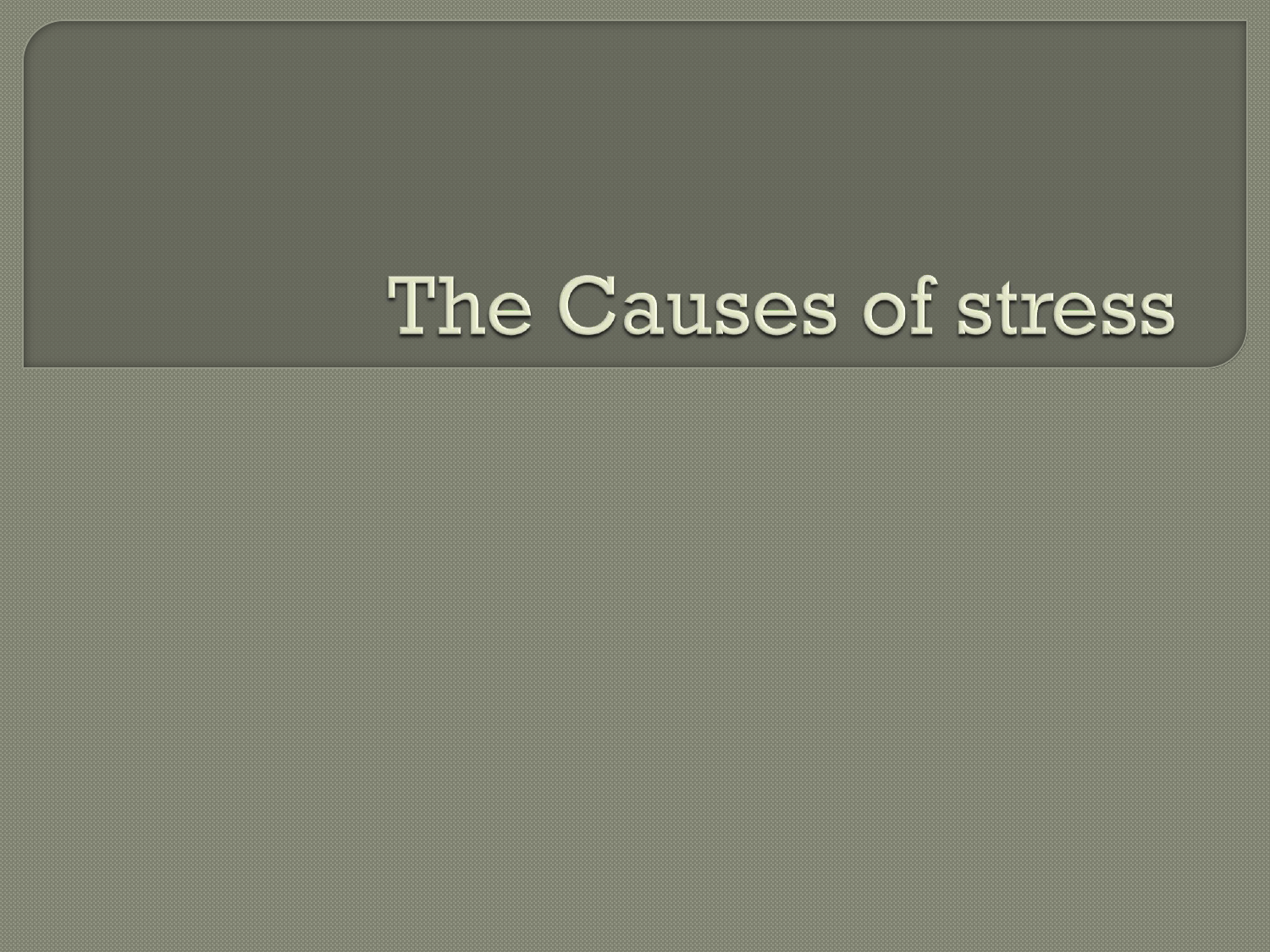**CHANGES IN CONCENTRATION:** Changing the amount of any reactant or product in a system at equilibrium disturbs the equilibrium. **Adding** a chemical pushes the equilibrium position toward the opposite side of the arrow.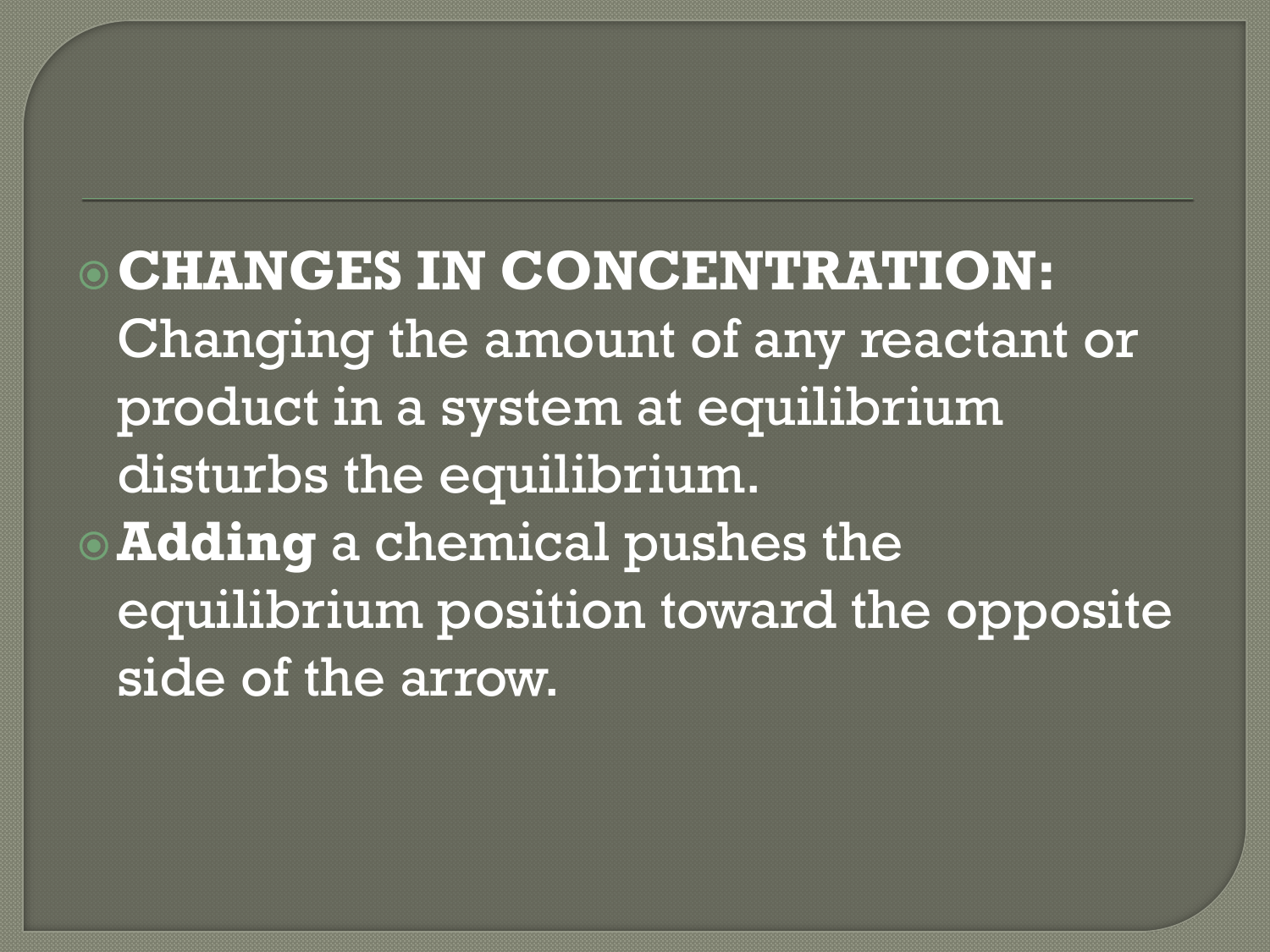**Removing** a chemical pulls the equilibrium position toward the same side of the arrow.

**CHANGES IN TEMPERATURE:**   $2$  SO2(g) + O2(g)  $\leftarrow$   $\rightarrow$  2 SO3(g) + **heat**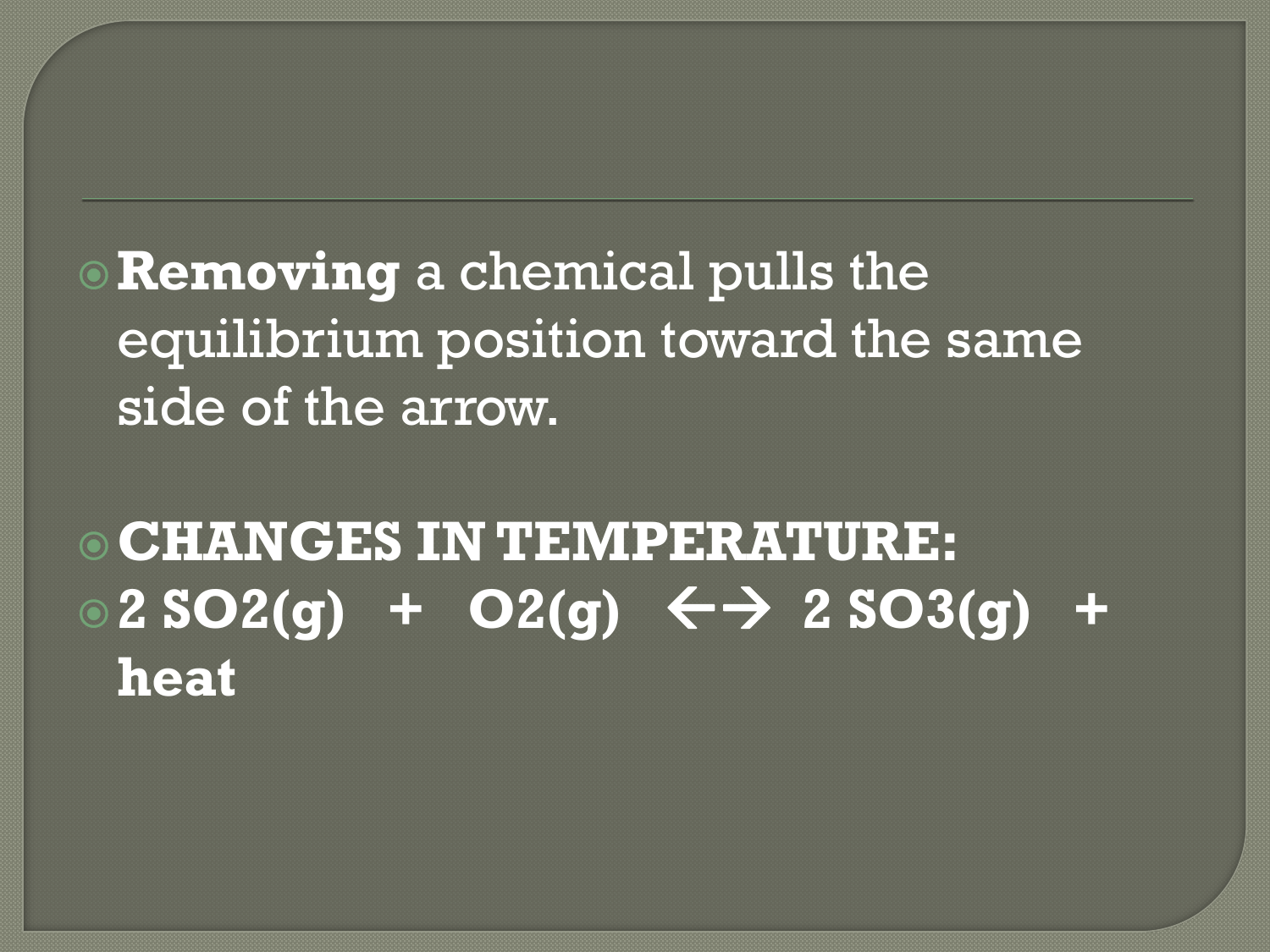**Adding** the temperature causes the equilibrium position of a reaction to shift in the direction away from the heat term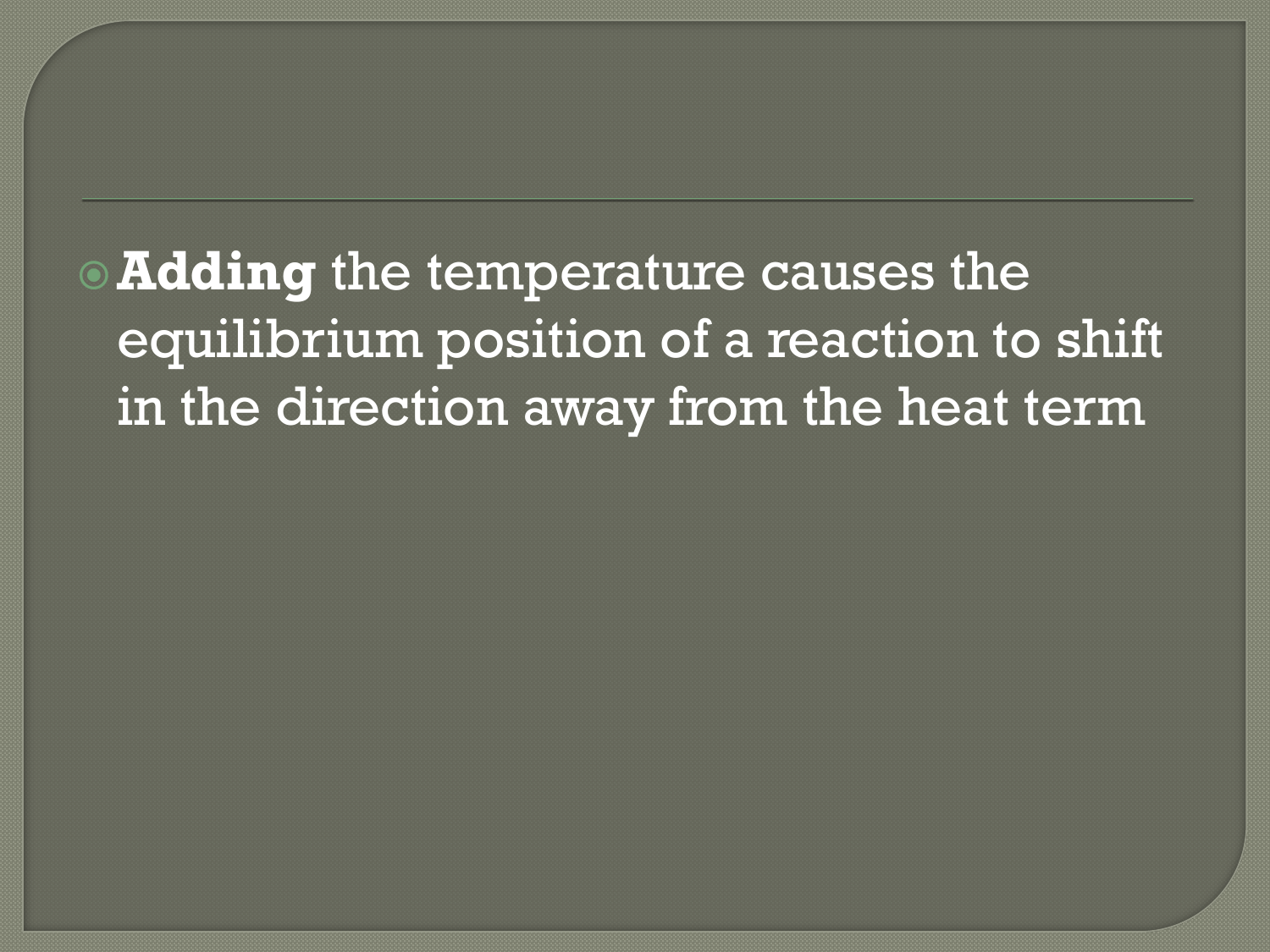**Removing** the temperature causes the equilibrium position of a reaction to shift in the direction toward the heat term.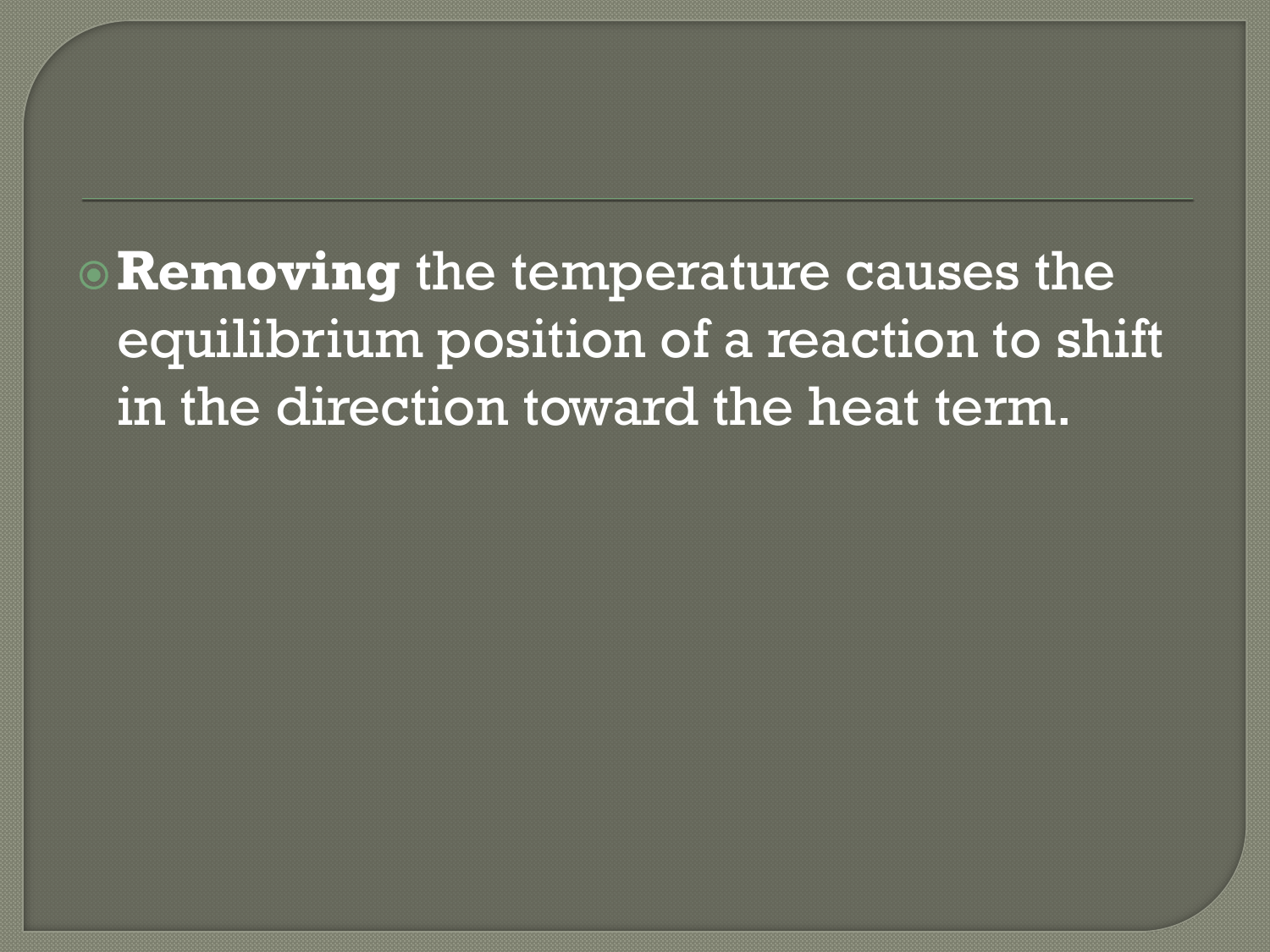**DEMONSTRATION: In this demonstration you will look at the following equation:**  $\odot$  **Co**(H<sub>2</sub>**O**)<sub>6</sub> + 2 Cl  $\leftarrow$   $\rightarrow$  Co(H<sub>2</sub>**O**)<sub>4</sub>Cl<sub>2</sub> **Pink Blue**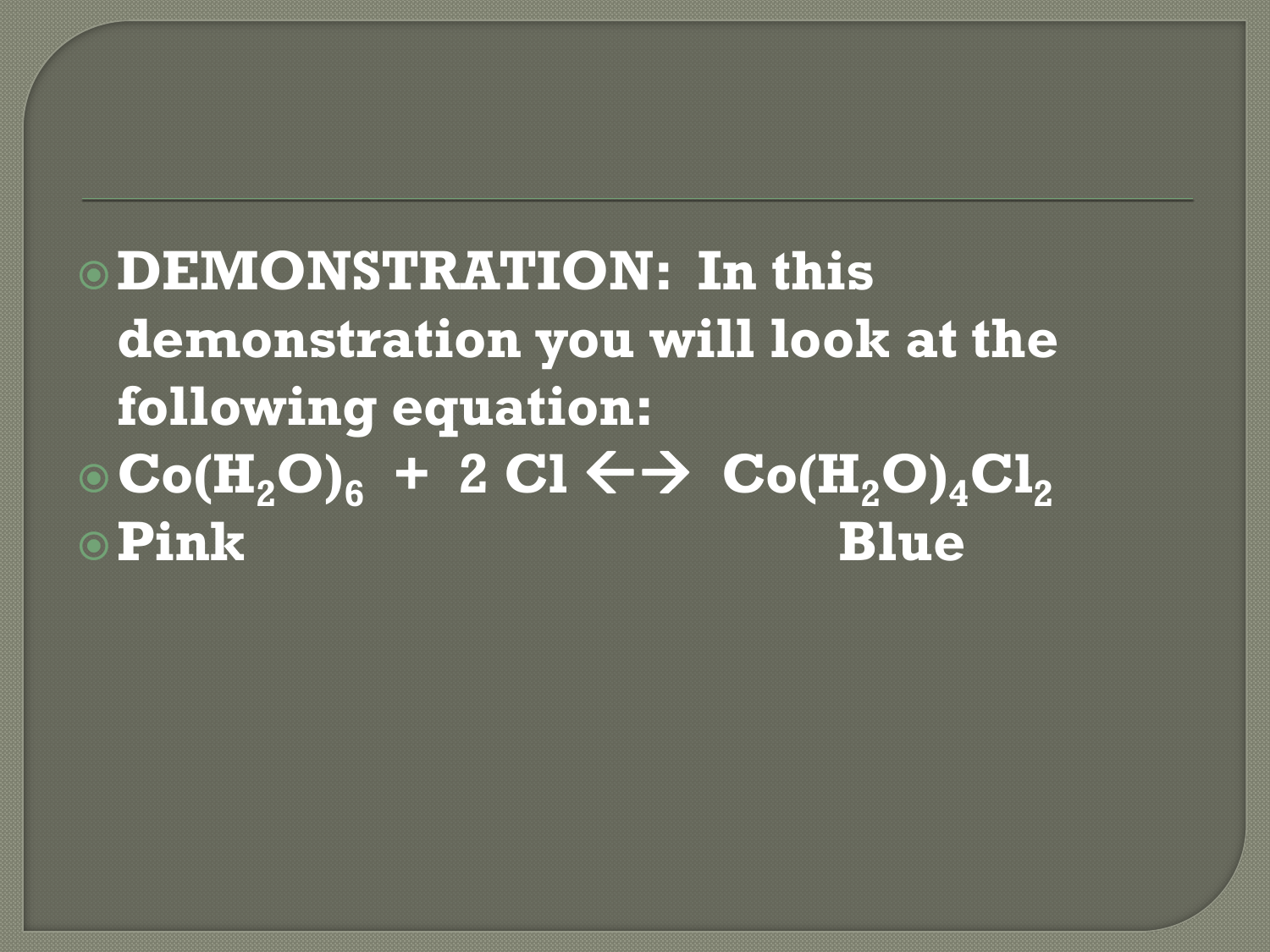**CHANGES IN PRESSURE:** Pressure will only affect an equilibrium with an unequal number of moles of reactants and products. For example **3 H2 (g) + N2 (g) 2 NH3 (g)**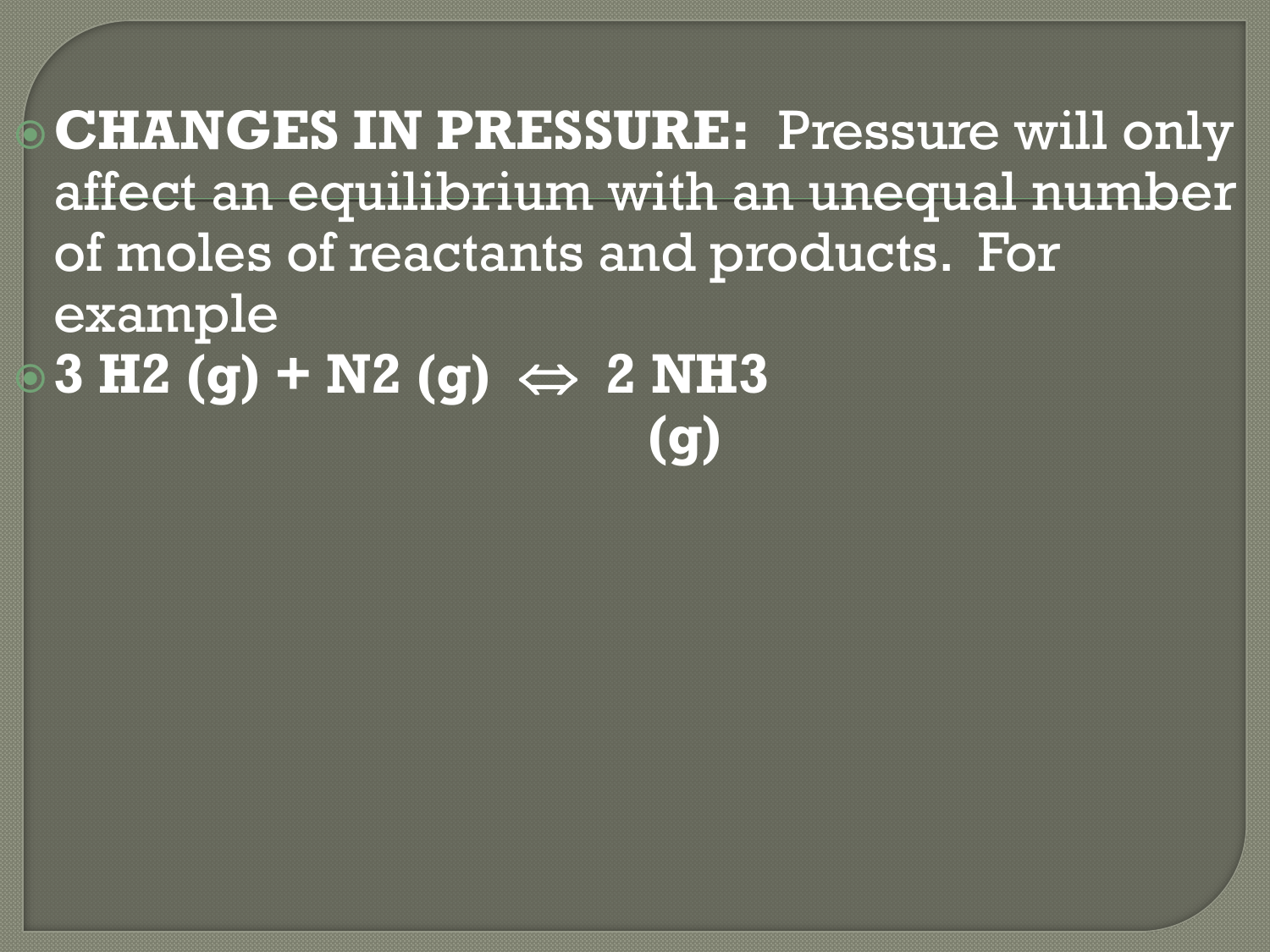An **Increase** in pressure will shift the equilibrium to the side with the **Least** number of moles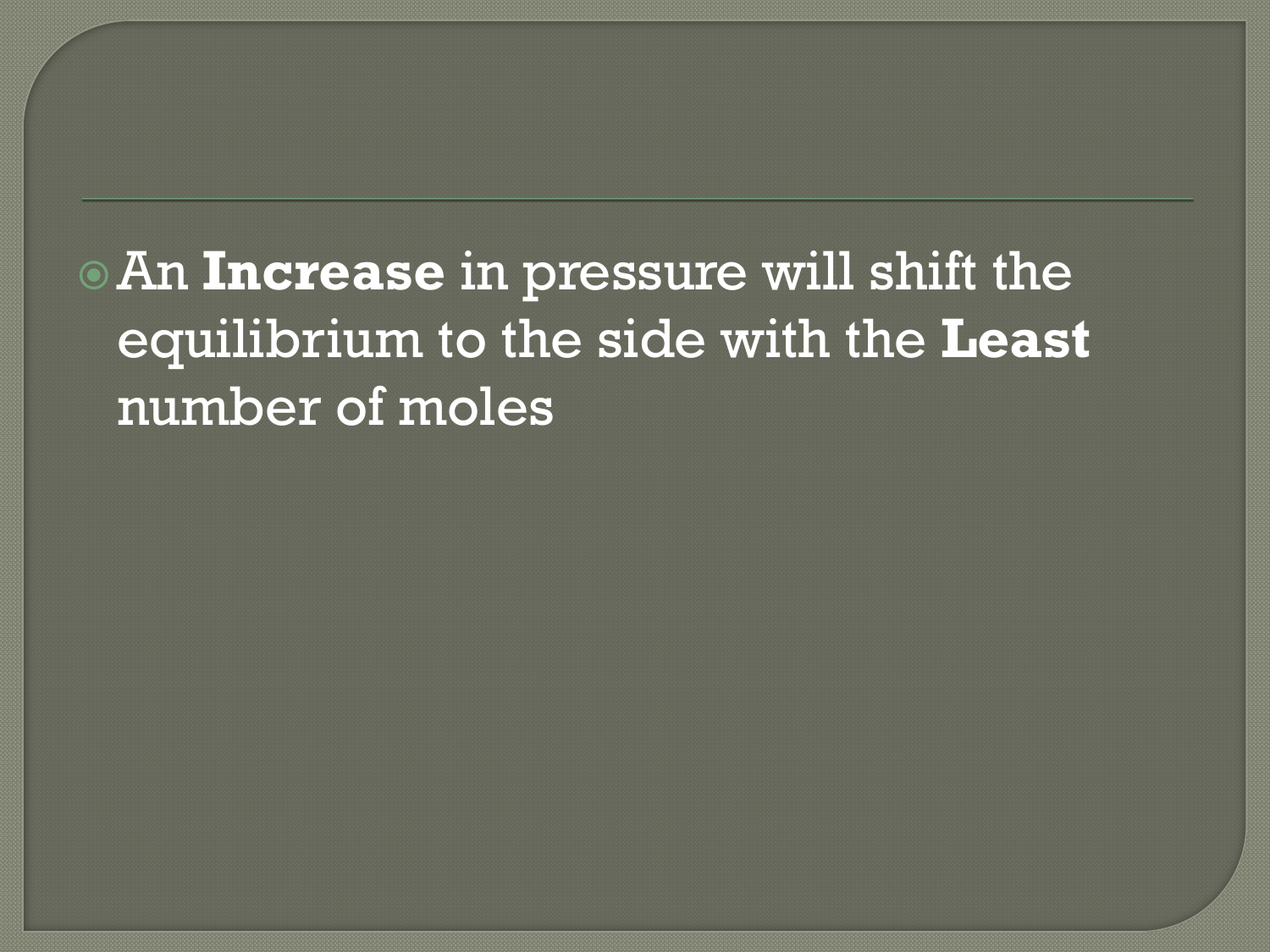A **decrease** in pressure will shift the equilibrium to the side with the **greater** number of moles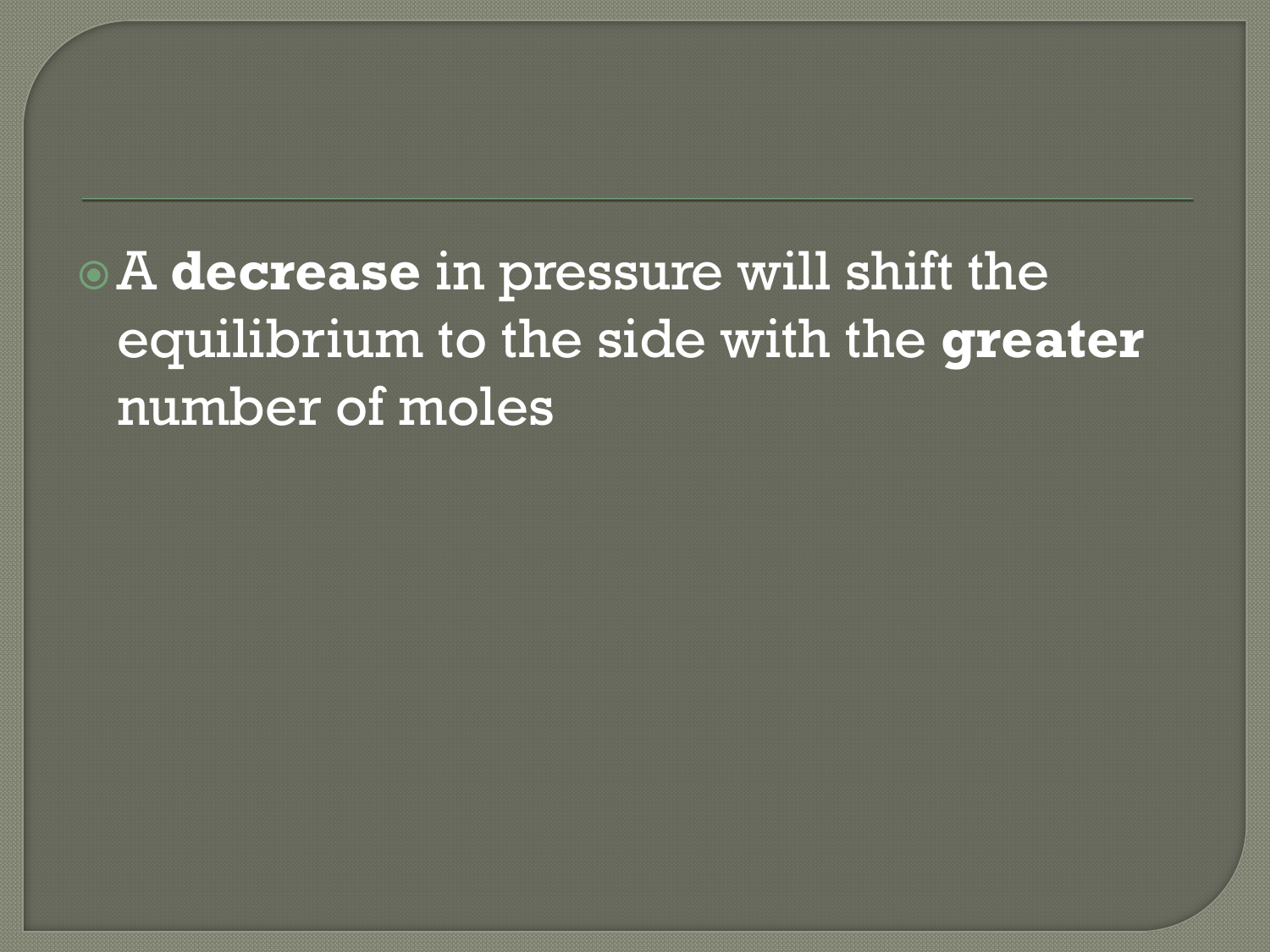## **Demonstration In this experiment you will look at the following equation:**  $\overline{O_2 \times 100}$   $\overline{O_2 \times 100}$   $\overline{O_4 \times 100}$ **Colorless Brown**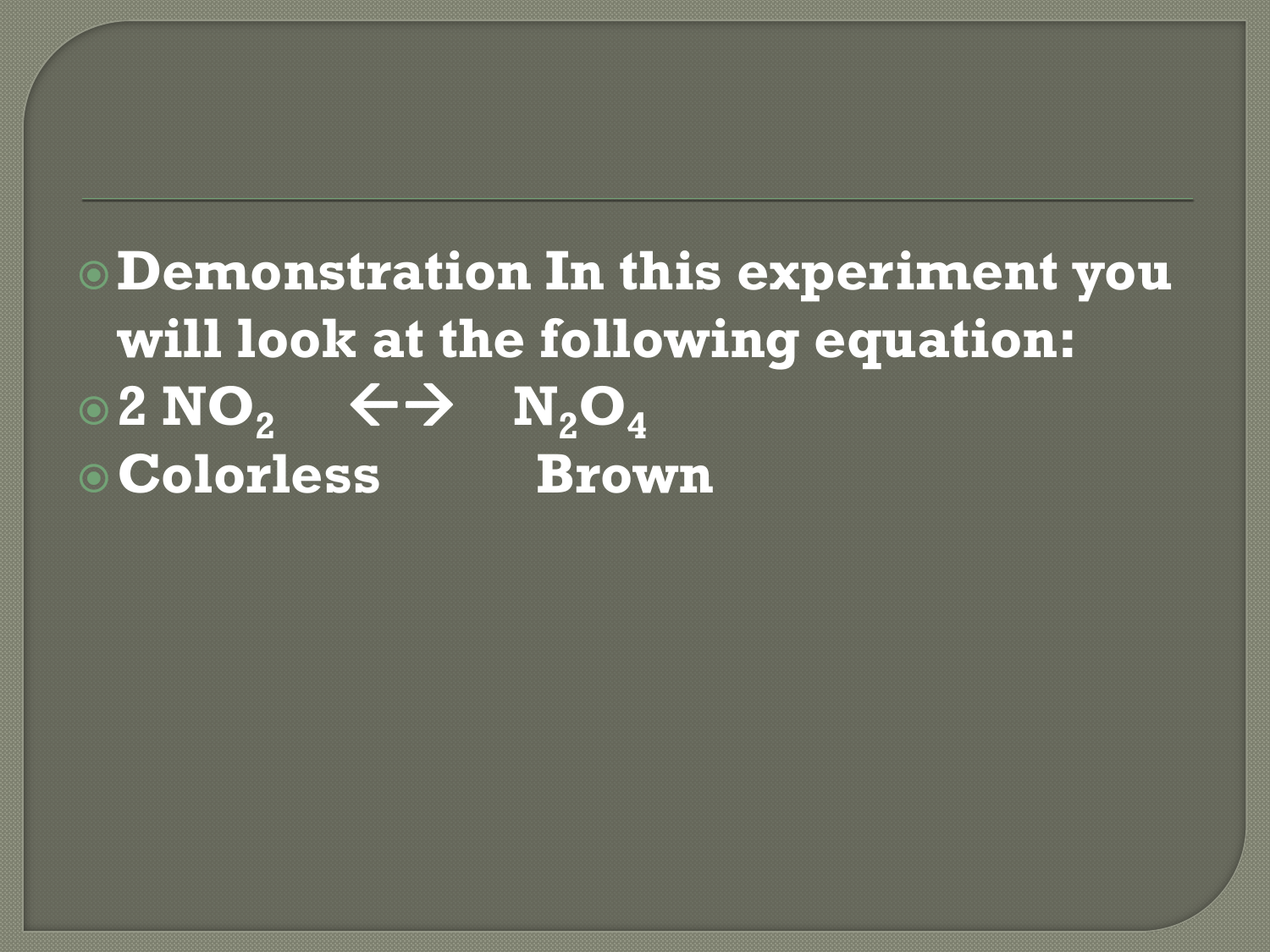Lets summarize: All reversible reactions in a **closed** system (e.g. container) will come to a state of equilibrium.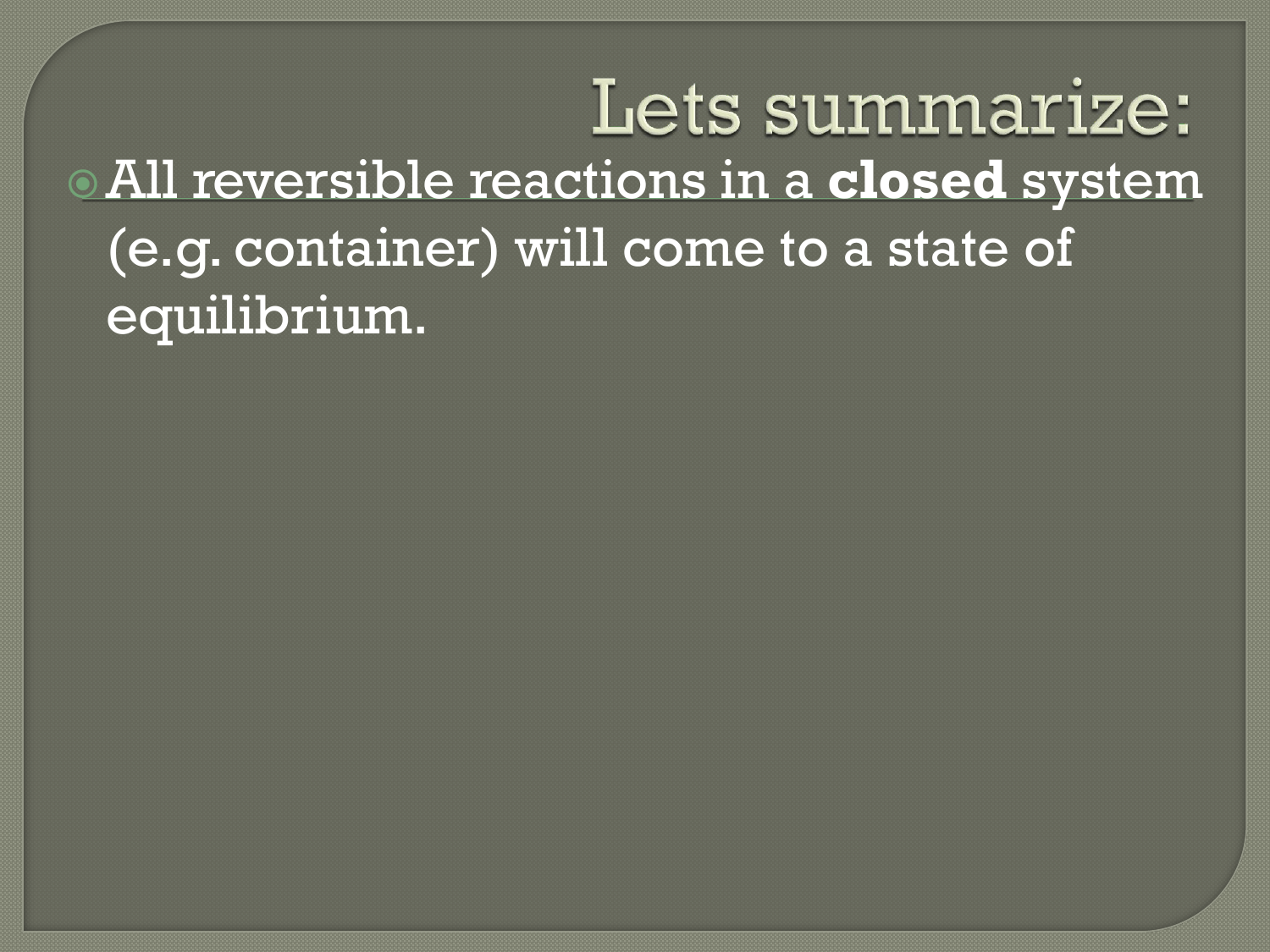**The If stress is applied to a system at** equilibrium, the system readjusts so that the stress is **Reduced**. This is Le Chatelier's principle.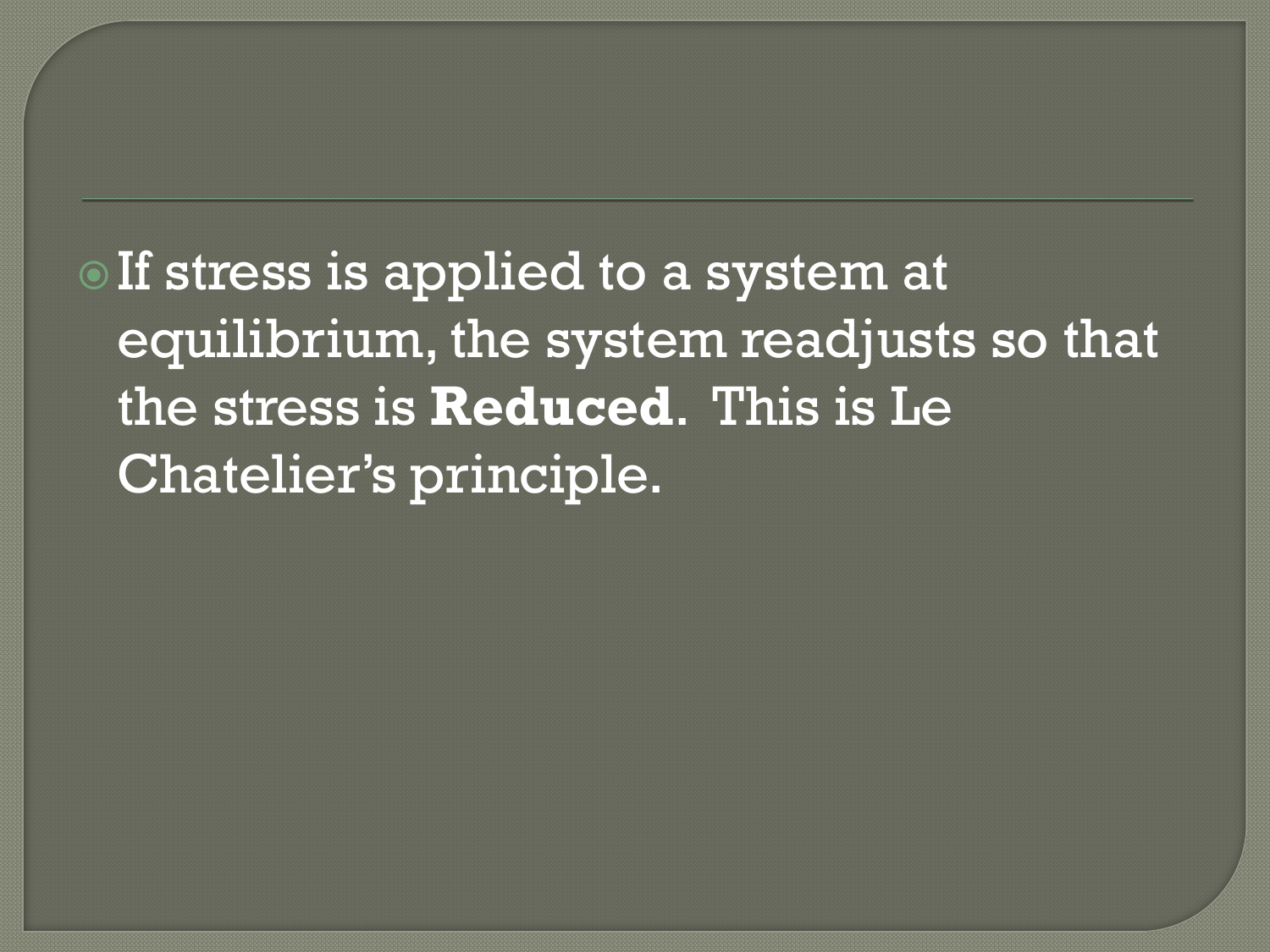The stress may be a change in temperature or concentration. If a **Gas** is present in the reaction, another possible stress is a change in pressure.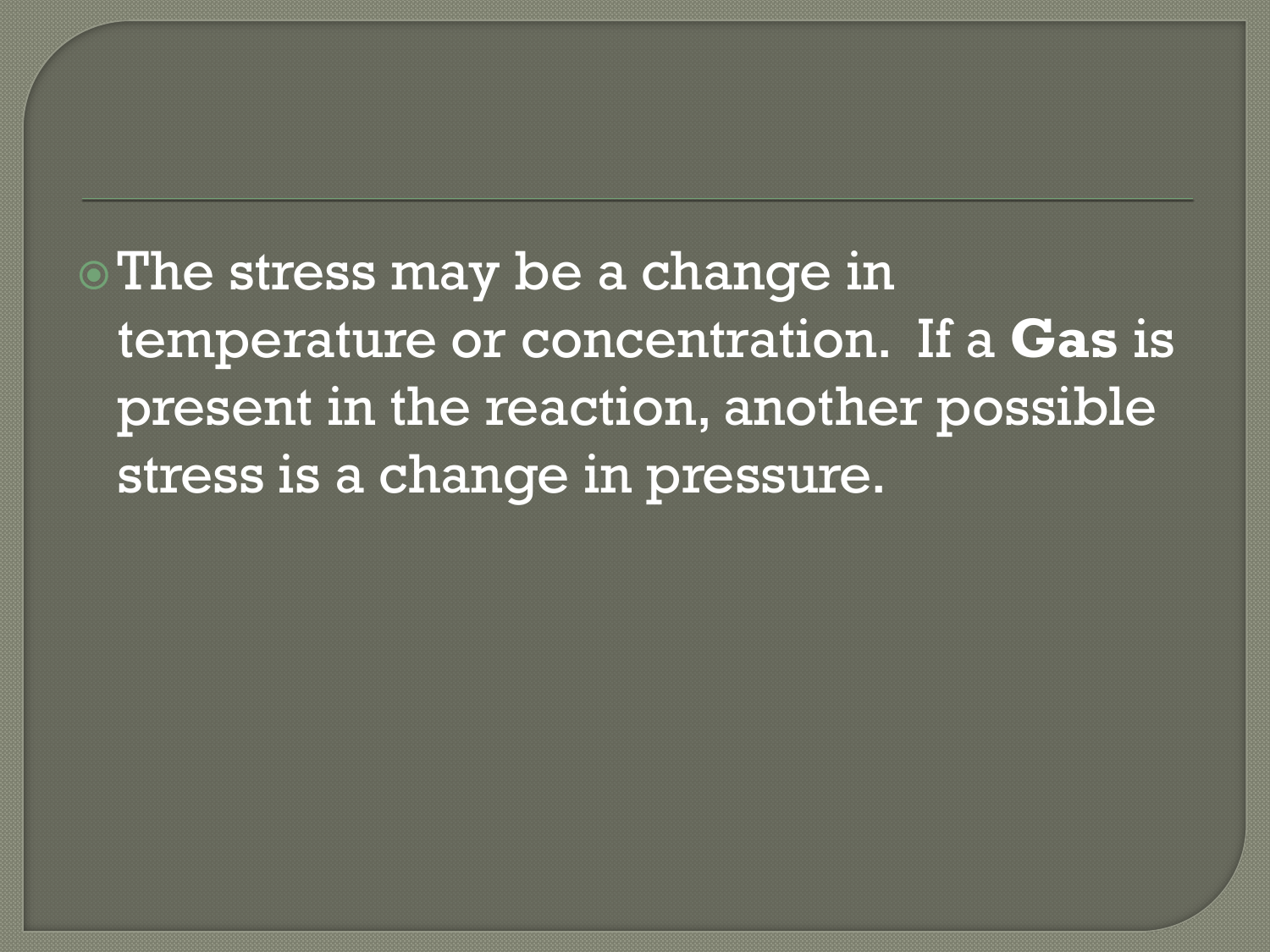

Gases fill large volumes with **VERY** few particles. The **KINETIC** Theory explains how they can do this.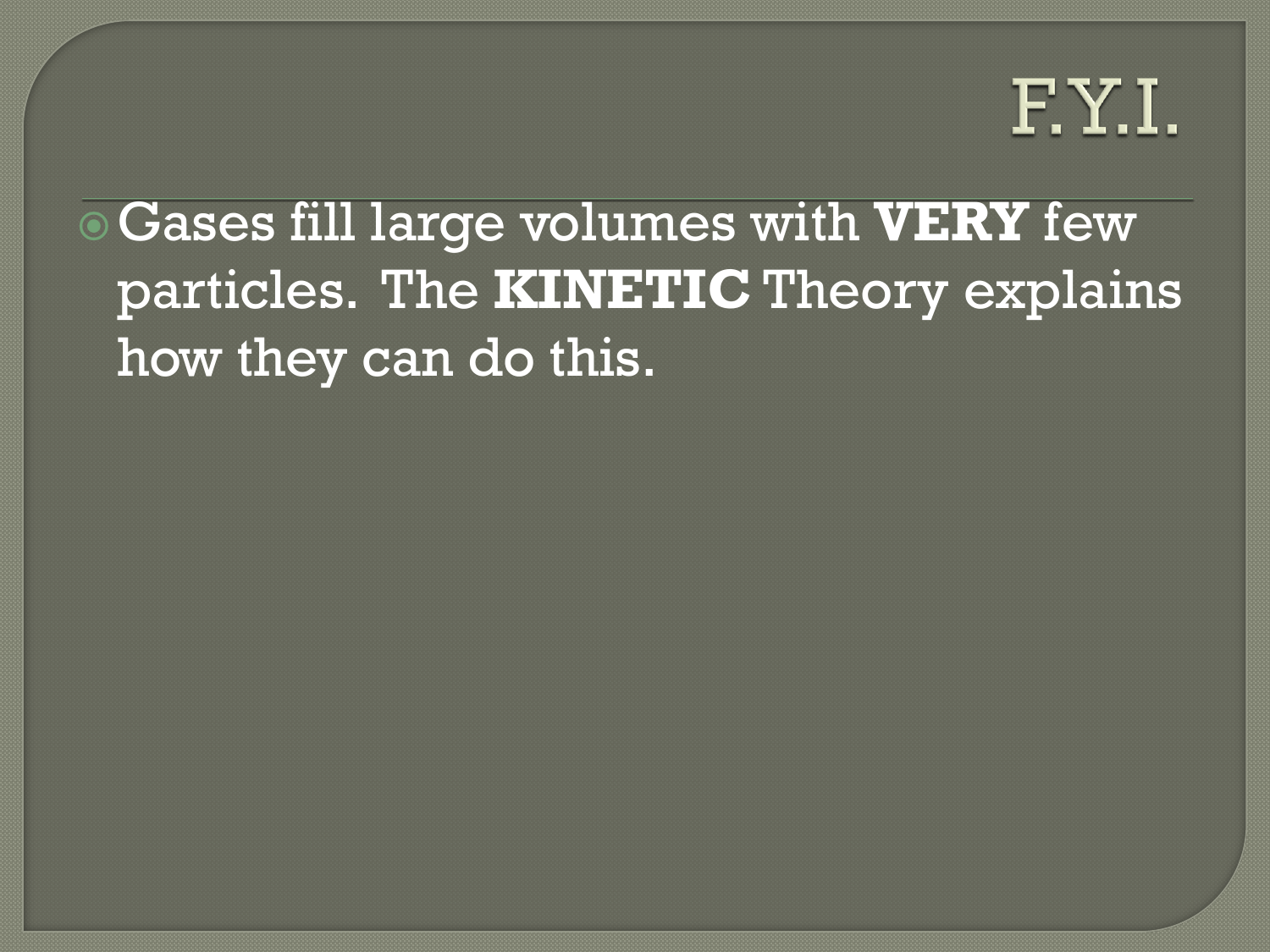Think of a balloon, how does the balloon **INFLATE** with only a relatively few air particles inside it?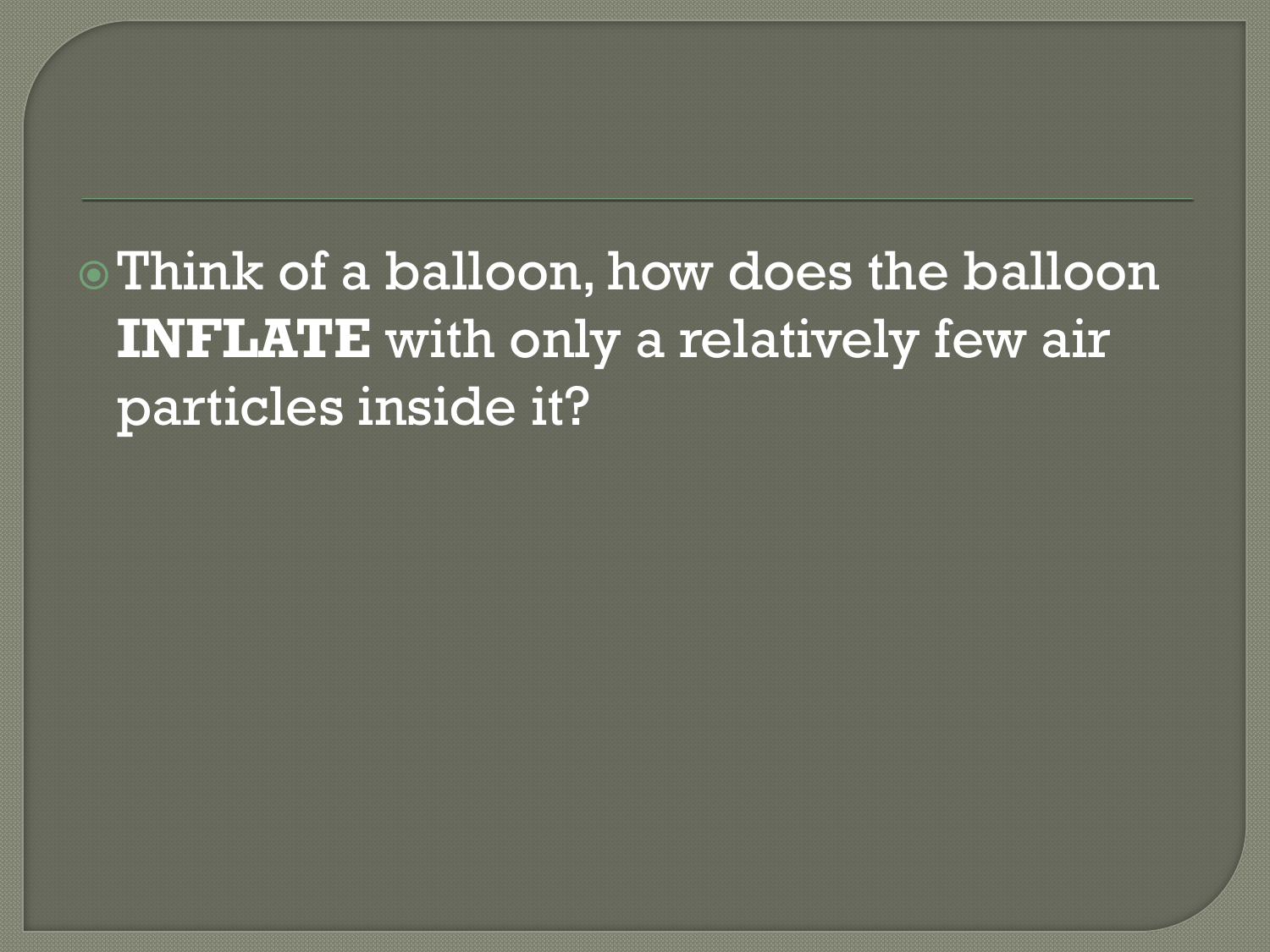According to the Kinetic Theory, these few, but **FAST** moving particles **COLLIDE** into the sides of the balloon at a very fast rate (an O2 molecule at room temperature may be moving at 600 mph) causing the sides of the balloon to expand.